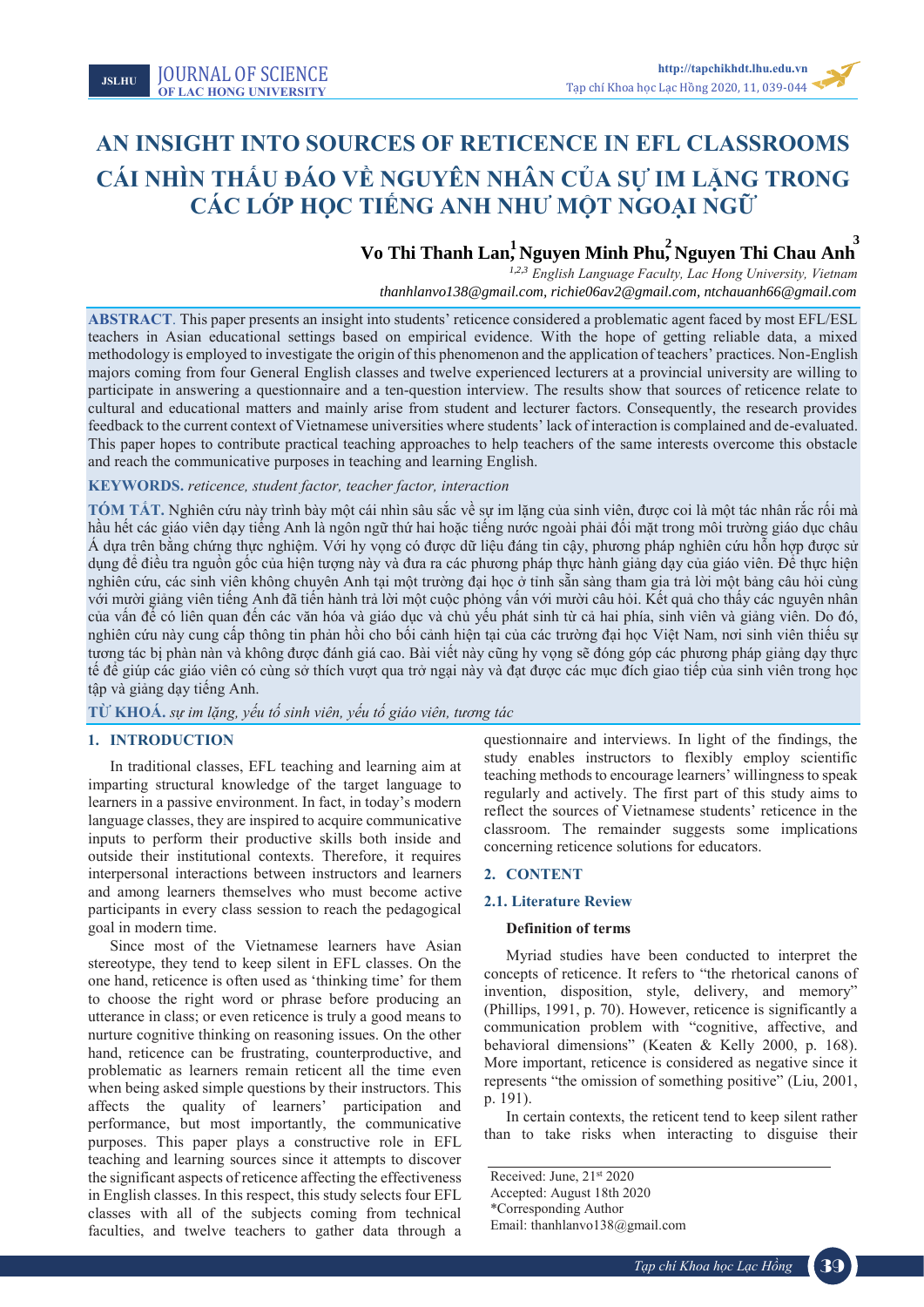foolishness. Li and Liu (2011) argue that the reticent tend to avoid interaction in social and public contexts, particularly the novel circumstances in which the potential for negative evaluation exist. Mousapour and Nabavizadeh (2012) define that "reticence refers to the situation in which students do not speak the language (i.e., English) voluntarily, either initiating questions or volunteering to offer answers" (p.82).

From these viewpoints, it can be inferred that reticence is defined under the social and cultural aspects as problematic anxiety that inhibits learners' activeness and willingness, especially in educational contexts.

#### **Causes of reticence**

# **Learners' perspectives**

Previous studies using various methods from interviews and observations to journals assert that reticence in Asian classrooms results from different aspects of learners' attitudes and competence. According to Dwyer and Heller-Murphy (1996), Flowerdew and Millar (2000), and Liu (2005), many learners are reluctant to voice their ideas due to their passive learning styles, fear of losing face, incomprehensible inputs, low awareness of lesson preparation, incompetence to acquire L2, and lack of interest. In addition, Strahan (2008) emphasizes that many leaners fail to readily take risks in language learning, so they keep quiet and wait for finishing time in Chinese classes. All of these influential variables are also known as "anxiety" factors which lead to learners' passivity in communicative contexts.

In a case study at a top Chinese university, Liu (2011) conducts his study with 93 non-majored freshmen coming from different provinces within 14 weeks of the first semester. He justifies that reticence comes from "cultural beliefs, personality, and the educational system" (p.129). In this country, even elite leaners with good L2 competence hesitate to contribute their ideas to avoid being considered "showing-off" and value modesty as a standard cultural measurement. Additionally, introverted Asian learners are too timid to volunteer to speak in public or work in groups; others prefer thinking to speaking out loud. In L2 classrooms, they form a habit of waiting for their teachers to call their names and allow them to speak.

Similarly, a recent study conducted by Bao (2013) examines influential variables in which "students' need and interest are the first factors that govern participation." He finds that activities which hinder motivation include rote learning and repetition of information without analysis or comprehension (p. 7). This finding implies that learners are aware of content nature and able to evaluate whether an activity is interactive or not. Consequently, reticence is a complex issue that does not merely derive from the learners; therefore, it poses an urgent question about teachers' role in affecting this problem.

#### **Instructors' perspectives**

Research on the influential factors mentions teachers' number one role in facilitating classroom activities. According to Riasati (2012), sources of reticence derive from task type, teacher's role, class atmosphere, grading of speech (p. 1294). A list of problematic teaching methodology is mentioned as proved allegations in Bao's 2013 study. Myriad variables include "teachers' marks, compliments and recognition, teachers' undesirable personality and behaviour, teachers' lecturing mode, teachers' inability to

raise effective questions, referential questions, convergent questions, divergent questions and so on (p. 8). These issues are involved in instructional strategies and settings. Clearly, teachers are subject to constraints of timed schedules, curricula force, the pressure of imparting knowledge from textbooks, and loads of test requirements; they have to harmonize professional tasks, professional styles, and professional strategies to ensure their learners' active participation and competence.

In his study, Kiasi & Hemmati (2014) also emphasizes the indispensable influential mode of IRF (p. 96). This pattern restricts the flexible and dynamic feature of classroom interactions. In most Asian institutional contexts, teachers determine discourse hierarchy; and teachers' authority and dominance over students' speech and mark evaluation create unnecessary pressure and hinder students' eagerness to utter their contribution. If teaching methods provide more time for teacher-talk than student-talk, the lessons are not effective.

In two other studies, Syed (2015, p. 223) and Rodríguez & Arellano (2018, p. 12) mention the meaningful interactions between teachers and students. They argue that teachers' using 100 percent L2 in every classroom inhibit students' understanding and lead to obstacles to learning the target language. The theorists value the combination of teachers' meaningful and communicative use of comprehensible L2 with students' freedom in using L1 to facilitate their developing ideas. When studying listening, reading, writing, students may engage in many activities and easily fulfil teachers' requirements. However, they become unwilling to speak when teachers use L2, especially in speaking sessions.

#### **Effects of reticence**

Reticence naturally causes detrimental effects in EFL classrooms, especially on learners' confidence, self-esteem, academic outcomes, and social interactions.

According to Fang-yu (2011, p. 2), learners with little confidence when participating in speaking activities tend to separate themselves from other less reticent counterparts. They are less able to correct their own mistakes since they cannot utter their ideas and more able to skip classes, which leads to their poor performance. Learners with anxiety feel reluctant to volunteer, remember learned lessons less fully, and remain passive during class sessions. As a result, reticence hinders their independent learning skills and limits their knowledge application.

Since silent learners have little contribution to classroom activities, they are unable to say things that are nonsense, express some simple concepts, or use language effectively. Even worse, when those learners are exposed themselves to certain social contexts, their incompetence may make them silent, and less likely to obtain communicative purposes. Consequently, when they are perceived as untrustworthy, socially unattractive, and inferior to the less reticent, it is hard for them to succeed at their future work (Li and Liu, 2011, p. 963).

#### **2.2 The Research Methodology**

# **2.2.1 Research Methodology**

To carry out the study, the researchers employed both qualitative and quantitative methods to perform the following main tasks. Firstly, the researchers collected information from questionnaires and interviews delivered to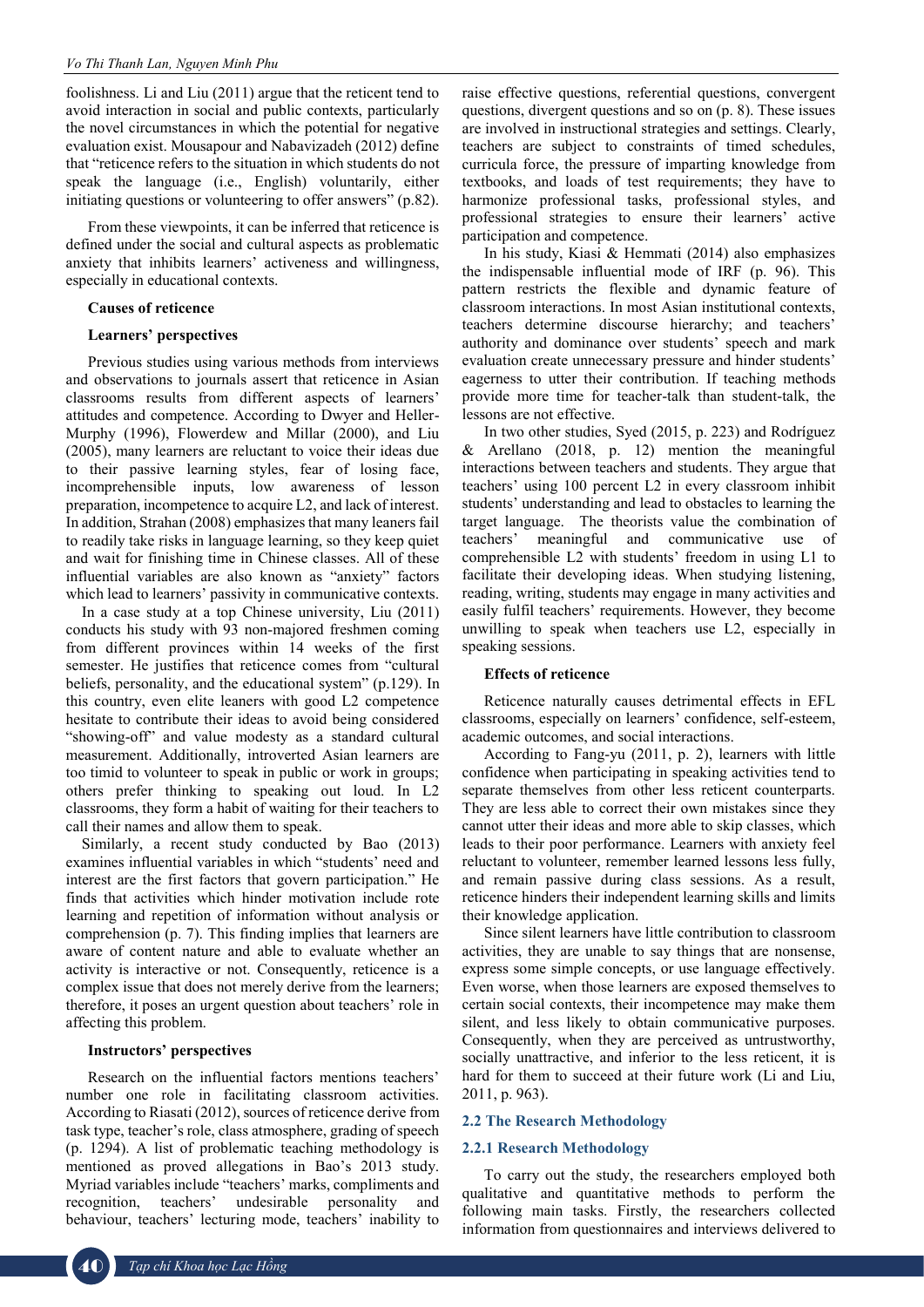#### **Research questions**

During conducting the research, the two following questions were formulated:

1. What are the causes of reticence in the Asian cultural context?

2. How can reticence be dealt with to create an effective learning and teaching context?

# **2.2.2 Participants**

The study was conducted in the campus of Lac Hong University, which is located in Bien Hoa City, Dong Nai province, where the researchers are working as lecturers. Due to the time constraint and in order to obtain thorough results, this research was done with only 124 students from second-year and third-year classes who were studying General English as their compulsory subject in the curricula at the university. In addition, to get the opinions of teachers about their students' reticence, the researchers randomly chose 12 teachers from English Language Faculty to conducts the interviews. All the confidentiality and privacy were maintained when the data were analyzed and tabulated.

#### **2.2.3 Data Collection Instruments**

For the purpose of getting the participants' opinions with highly exact figures, choosing the tools in the research is very important. Dornyei (2003) stated, "One of the most common methods of data collection in the second language (L2) research is to use questionnaires of various kinds" (p.124). According to Seidman (1991), the aim of using an in-depth interview is to get and to apprehend others' experience (p.9). Seidman also explained the reason for exploiting in-depth interview that talking about teaching experience was a pleasure of teachers, and they were always willing to express their view frankly and honestly (p.130). Hence, the conductors made the decision to choose questionnaires and interviews as the main instruments in this research.

# **2.3 Findings and Discussion**



# **2.3.1 Reasons for Student's Reticence from Students' Perspectives**

Students in the survey who were studying General English as their compulsory subject were asked why they kept silent in class. The chart shows clearly the numbers of students giving their own reasons for their reticence. It can be evidently seen in the chart that the proportion of option lack of interest is much higher than the others. As can be seen, the chart shows us that 85 out of 124 students (over 68%) found the lessons and questions given by their teachers uninteresting. Obviously, teachers know how to prepare and hold additional classroom activities in which students are able to find their learning interest effortlessly. What is more, teachers with their experience always try to apply new teaching materials that assist students to learn and understand lessons effectively. However, due to the constraint in the syllabus, sometimes teachers try to finish the lessons on time and students' interest is forgotten.

Another factor should be taken into consideration as 69 students (over 55%) pointed out in the chart. Incomprehensible inputs which can be referred to unclear questions or vague activities are the second popular reason for leaners' reticence in class. As any teacher knows, all students learn in different ways. In addition, the class of students at different levels is common in any particular subject especially in General English classes. Teachers need to differ their methods of teaching in order to reach all students efficiently. A diversity of teaching approaches, awareness of student levels, and an application of which approaches are best for specific students can help teachers to know which teaching methods will be appropriate for their class.

Apparently, the objective reasons mentioned above are the two biggest sources of learners' reticence. On the other hand, however, in the survey, students-participants also indicated some other subjective reasons that affected their activeness in English classrooms. Among of them, passive learning styles seemed to be the most chosen with 55 students (over 44%). From the researchers' point of view and experience, the passive learning styles of Vietnamese students are affected mainly by traditional teaching methods of teachers. The old-fashioned teaching style was all about recitation, for example, students would wait in quietness, while the others would take turns to recite the lesson until each one had been called upon. The teacher would listen to each their recitation and they were expected to study and memorize the assignments. At the end of the course, leaners would have to take written test or examination. The traditional method has been applying without modification, even in language classes in which communicative and interactive methods should be more appropriate. The oldstyle of teaching and learning way gradually and adversely affects the learners' language skills improvement. This fact can be the explanation for the incompetence to acquire L2 of students which is also one of the reasons for the classroom reticence. 48 out of 124 students (nearly 39%) in the survey identified their inability to understand what was conveyed by the instructors as the reason for their reluctance to interact. Even when they are assigned, the students still choose to keep silent for fear of losing face when giving the wrong answers. Nearly 38% of participants (47 students) blamed the fear of losing face for their passiveness. The anxiety of being laughed at or made fun of when giving the wrong answers is also a drawback when studying a language. At the researchers' surprise, 42 respondents (over 33%) admitted that they kept silent due to the fact that they lacked

**Figure 1.** *Reasons for Student's Reticence* **(**N = 124)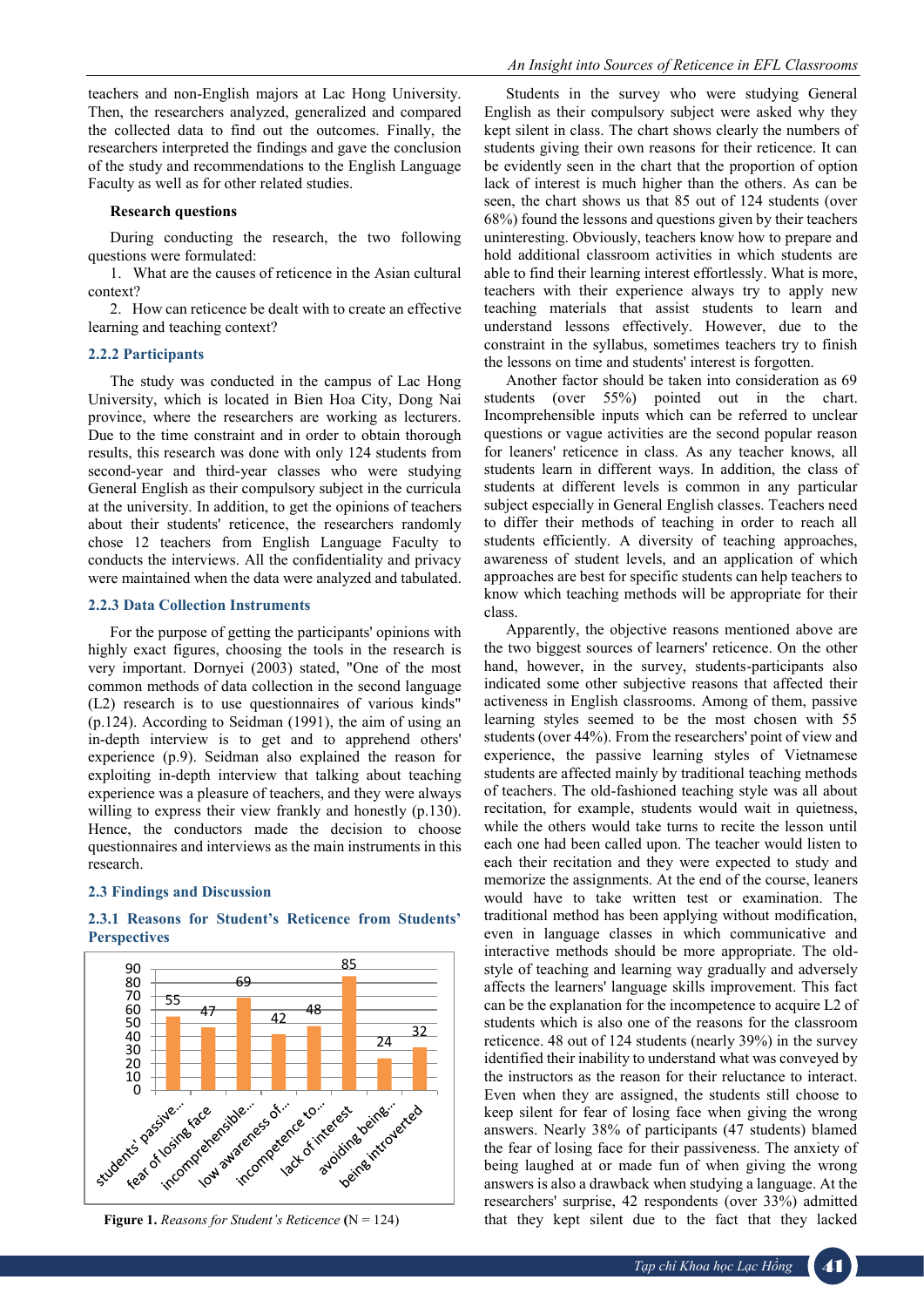preparation for the lessons. Other 32 respondents disclosed they are introverted people who still keep themselves to themselves even if they know the answers. Most surprisingly, 24 partakers in the survey confessed they preferred to keep silent to be "the middle one". In other words, the fear of being considered as "showoffs", influence these students' behavior and determine their actual participation in classroom activities. Some of them were elite learners and relatively good at spoken English, but in order to show modesty, they chose to be silent, unless singled out by their teachers. Some students knew quite well how to respond to their teachers but remained reticent, waiting for others to volunteer.

# **2.3.2 Instructors' Roles**

#### **Instructors' Method**

**Table 1.** *Statistical figures of instructors' methodology*

| <b>Methodology</b>                       | No. of<br>approval | Percentage |
|------------------------------------------|--------------------|------------|
| <b>Task types/ Topics</b>                | 10                 | 83.3%      |
| <b>Questioning techniques</b>            | 8                  | 66.6%      |
| Teachers' feedback/<br><b>Evaluation</b> | 11                 | 91.6%      |
| <b>Creating classroom</b><br>atmosphere  |                    | 75%        |
| <b>Recognition/Compliments</b>           |                    | 58.3%      |

Being aware of the negative effects of students' reticence, all interviewed teachers asserted that students could not be the sole issue of this phenomenon. This also resulted from teachers' method. Most of the time students spent in their classroom is for tackling with activities designed by their teachers. 83.3% of the teachers agreed that task types mainly determine their cooperation. Simple tasktypes (gap-filling, mapping, personal information exchange) which did not require analyzing or take time were done quickly, but students did not give much attention to enrich their answers. A teacher said, "If you want your students to do your tasks voluntarily and flexibly, it is important to put them into pairs or groups. Most important, teachers need to check their answers after a limited time to allow them to voice their answers." Nevertheless, three teachers confirmed that when assigning more complex and demanding tasks (reasoning, analyzing, summarizing, imagining, problemsolving) requiring high language proficiency, they received few short answers even from good students; low-level students just kept silent and started using their mothertongue. Five out of twelve teachers agreed that putting students in pairs and groups, in this case, was also an effective way so that their students could learn from each other. Whether conducting any task types, the core value of class management in terms of pair work and group work together with familiar daily life topics could facilitate students' performance.

Besides, if teachers wanted students to explicit more details from their short answers, they needed to ask more questions to exploit students' thinking and increase students' talking time. 66.6 per cent of the interviewed teachers said that questioning techniques were an influential factor. "Both open-ended and closed-ended questions are essential." 50 percent of the teachers realized that they usually interrupted students' talk, which reduced students' motivation. In such cases, they found that students just nodded their heads or said "yes" because they did not know anything more to say. 20 per cent concluded that asking multiple simple questions and giving students time to think were essential.

Lastly, 91.6% of the teachers recognized the importance of giving feedback and suitable recognition nurtured students' participation. Six teachers explained, "If students receive negative feedback from teachers, they will lose face and become more passive although their performance is not always as good as expected." Surprisingly, eleven teachers had consent about the way of giving positive feedback. The more students were encouraged to talk, the more they felt confident in public speaking. "I think my way of giving a bonus for their participation is effective because my students like to get high marks", said a colleague. One teacher reminded the others to show their interests in all answers, not just the right ones.

# **Instructors' Dominance – Traditional roles**

Teachers' mode of dominance – IRF over classroom activities was another indispensable item in the realm of the findings. Teachers were the main managers to decide which content was taught and which activity was applied for their lessons. Students just followed what their teachers asked to do and just gave ideas when the teachers allowed. 40% of the recorded teachers claimed that the traditional role of teachers affected active learning style. Two teachers stated, "The traditional role of teachers surely makes active students feel bored. Playing traditional roles, a teacher took most of the time to lecture and hindered students' active learning styles." Three teachers shared the same ideas that the traditional role of teachers led the lessons in the right way and kept the class discipline, so it could not affect students' active learning styles. One teacher indicated that due to the pressure of time constraints and curricular, teachers needed to limit the time of exploiting students' ideas to catch up with loads of knowledge in their textbooks.

When being asked for their solutions, 53.3% of them reasoned that the role of teachers was undeniable and significant in every classroom. If teachers restricted dominating their classes, they were afraid that everything went wrong and that they could not impart all the knowledge in the textbook. The students could, therefore, fail in their exams or get low marks. However, three teachers had opposite ideas that they should limit teacher-talking time to enhance students' speaking competence and oral contribution. In this way, the classroom atmosphere would be more energetic and active. This led to other solutions that focused on creating a comfortable teaching and learning atmosphere. All teachers agreed that making students feel relaxed and have fun stimulated students' language acquisition and reinforced their motivation in learning.

# **Instructors' behavior and their requirements for using L2**

The third factor listed in this area is the instructors' behavior and their requirements for using L2. 83.3% of the interviewees agreed that teachers' style and behavior influenced their students' reticence. They clarified that professional and knowledgeable teachers aroused students' interest only because they accumulated useful inputs. 50 percent also claimed that university teachers not only lectured their theory but also inspired their students. Only 16.6% of the interviewees affirmed that teachers'

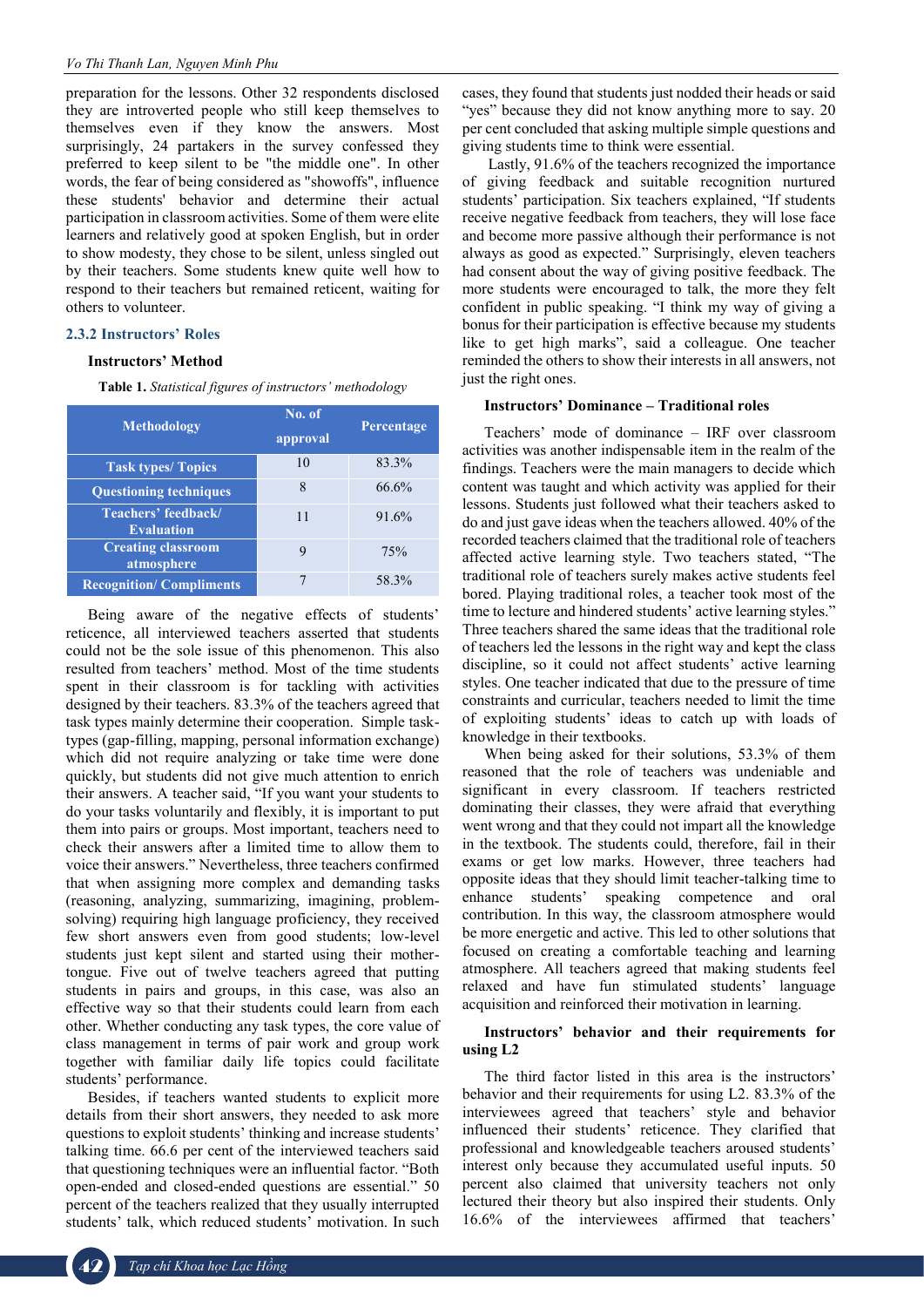personalities including honesty, modesty, passion, humor, collaboration, etc. affected students' passivity.

A non-native teacher was also invited to participate in this interview. He stated that students listened carefully to his lecture and participated in his activities. He also found that some felt reluctant to express their opinions because they were incapable of using L2 fluently and accurately. 75 percent of other Vietnamese teachers combined both L1 and L2, but they encouraged students' using L2 as much as possible. They hoped that students took advantage of their class time to produce effective L2. As mentioned by one interviewee, "If teachers use L2 all the time, students cannot understand the lessons thoroughly, and they get tired of focusing on L2 and having to translate into L1 to master the lessons".

# **2.4 Recommendation**

From what has been discussed, there should be some strategies to deal with learners' reticence so that they can actively engage in classroom activities.

#### **Examining students' reticence causes**

Getting to know the sources of learners' reticence is of great importance. A student may keep silent due to his personality; thus, teachers should find out what that matter is to help that student overcome it. If some learners cooperate well with other learners but feel reluctant to cooperate with the teacher, that teacher had better self-access his method, personality, or even professionalism to see whether there is a conflict between his teaching style and learners' learning styles or between his personality and learners', etc. Analyzing and evaluating the sources of reticence in the classroom is the prerequisite step to minimize unexpected reticence.

#### **Applying teacher interaction strategy**

This set of interactions is beneficial for teachers to address problematic reticence and improve communicativeness in educational settings. Lee (2009, p. 304) defines that teacher interaction strategy is an interaction technique a teacher uses to interact with his/ her students during teaching and learning processes. It is divided into three categories: teacher-fronted strategy, facilitatororiented strategy, learner-oriented strategy.

The teacher-fronted strategy puts the role of teachers in the dominant position in a teacher-centered class. In this mode of interaction, they use non-communicative display questions in a controlled and rigid way developed to maintain activities. It is a traditional but very popular teaching method employed by many teachers. Associated with the IRF pattern, this strategy is still considered a powerful educational device to impart knowledge or to check students' understanding and an effective tool to meet communicative needs.

The second strategy is a set of facilitative interaction tools used to facilitate the interaction between teachers and students in classrooms. "It includes personalizing a topic, use of referential questions, reformulation, elaboration, comment, repetition, and use of backchannels, giving content-focused feedback and longer wait time" (p. 305). Taking advantage of authentic interactions, students are more likely to give meaningful and content focused rather than form-focused feedback. Teachers act as facilitators to support and approve their participation. Therefore, learners have more chance to initiate dialogues with teachers and peers and have more responsibility in learning.

The last category is a learner-oriented strategy, a nonintervening interaction tool, which widely expands learner's opportunities to speak in classrooms. Teachers create a hands-off atmosphere in which learners have more time to talk freely, share ideas, feel more secure and less anxious in student-student interactions. Learners can decide when to initiate and end a conversation without teacher's interference except when they encounter any difficulties. "Participation rights are open to all learners who have access to the 'discursive resources' of self-selection, topic initiation, topic development, and topic shift" (p.307), which benefits the reticent or passive learners. Nevertheless, when applying this strategy, teachers need to be aware of students' error fossilization because they have no language models; some students even think that teachers neglect their study.

#### **Integrating technology in classroom activities**

English learning is beneficial through the use of different technological equipment as well as authentic materials such as films, videos, CDs and E-learning websites. Motivational factors in English learning have a close relation with the technological-based activities designed by teachers. In other words, students expect their teachers to use technology in their classrooms as frequently as they can. Similarly, Jarvis (2005) suggests that learners prefer task-based teaching methods by using different technological devices in the classrooms. The use of computer technology in classrooms, with the internet, can also be powerful for learning, practicing, improving, and assessing English skills. EFL learners should be allowed to use smartphones, tablets and laptop computers skillfully in many ways to interact with their teachers or partners, engage in entertaining and meaningful quizzes, complete assignments, and exchange ideas verbally or non-verbally, which is really helpful and can create a lively and supportive language learning environment. Today, good examples of social networking sites like Facebook, Zalo, Skype and E-learning platforms like Moodle, Schoology, and Blackboard Coursesites have played a very important role in English teaching and learning practices. Consequently, teachers in this very modern society should exploit these sites in the classroom contexts and use them as a tool to motivate their students' engagement. However, if teachers abuse technology, they can cause inevitable side effects. It is advisable for them to combine their interaction strategy and the critical application of technology in pedagogical activities.

# **3. CONCLUSION**

This paper aims to penetrate the sources of reticence from the bilateral perspectives of teachers and learners. Based on the gathered information, the researchers have deeper thought to withdraw applicable methods and strategies to apply in appropriate institutional contexts. With the realm of the study, the application of the mixed method is useful since it can provide the researchers and people with the same interests more insights into this cultural and pedagogical issue. A questionnaire with ten questions is distributed to 124 non-English majors, and twelve interviews with university teachers of English are conducted and audio-recorded to possess diversified and objective answers. After analyzing and synthesizing the collected results, the researchers find thought-provoking perspectives from teachers and learners.